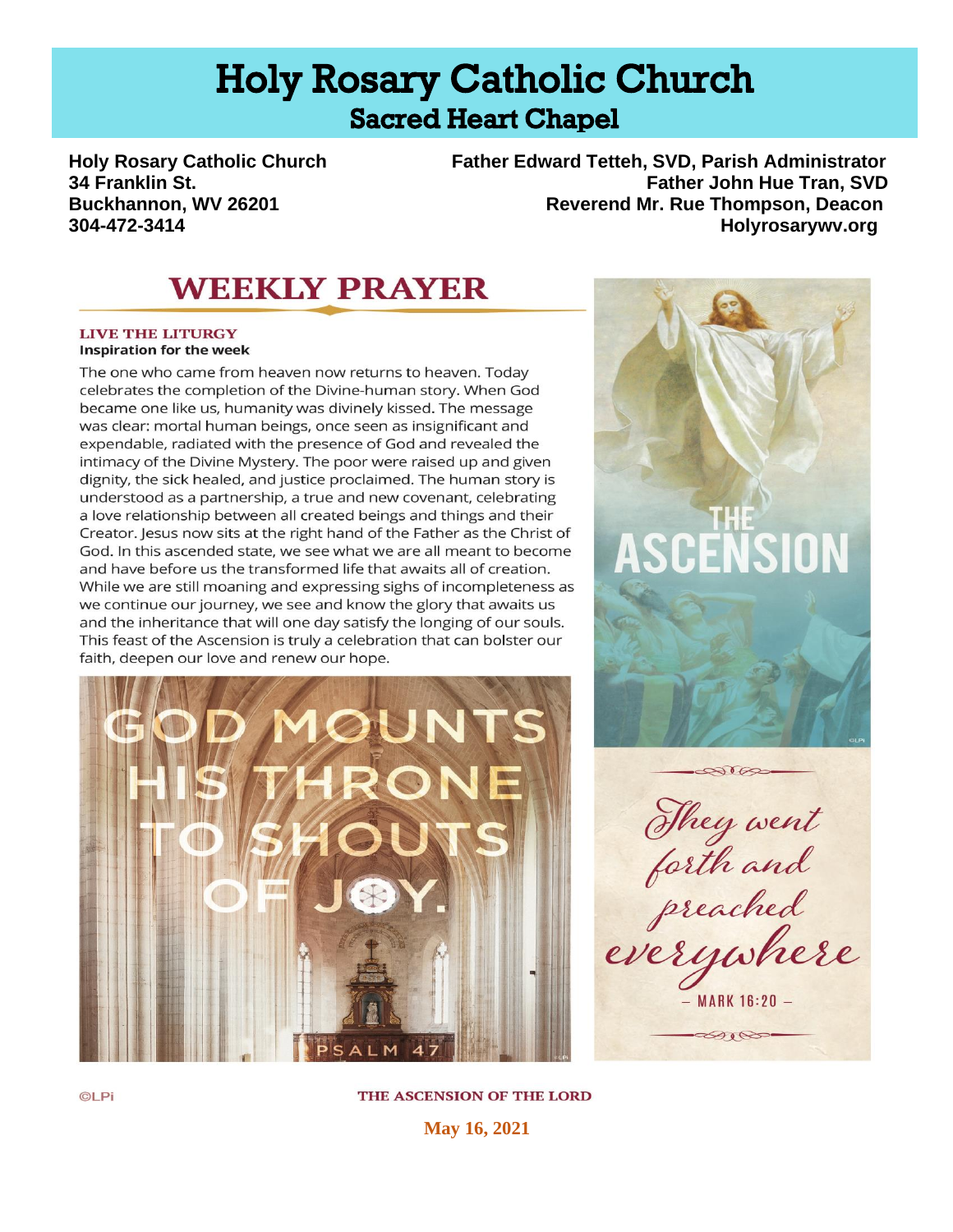## Welcome him as you would welcome me.



## Welcome Father John

Father John Hue Tran, SVD will be joining our parish family effective May 6<sup>th</sup>. Father Tran has been helping Father Thien Nguyen, SVD in Gassaway and Clay and now he will be assisting Father Ed

here with pastoral work. We are blessed to have him our parish! Congratulations to Fr. John! He celebrated his Silver Jubilee of priestly ordination on March 23. He was ordained on March 23,1996 We wish him God's blessing as he continues to serve God and His holy people.

#### **New Diocesan Guidelines**

Our Bishop Mark has issued updated Covid Guidelines for our diocese. Masks are still required at mass, and we are still restricted to every other pew, but we are now permitted to use our hymn books, utilize our altar servers, plan parish meetings and use Marist Hall for coffee and donuts! Restrictions apply, of course, and we are committed to remain open in a safe manner for all concerned. The full guidelines were

sent to you on Flocknotes, or you may access them on the diocesan web

## page, [www.dwc.org.](http://www.dwc.org/)

## Welcome Back Holy Rosary Altar Servers

Our Holy Rosary altar servers will be back soon! We have missed you! We welcome any new students who would like to serve on the altar. Please call Father Ed or contact Lindsay Zirkle at (304) 613-3306 to express your interest. Father Ed, Father John, and Deacon Rue will have a short orientation

for all servers after the masses on June 5 and June 6. You only need to attend one! Please consider this important ministry.

## Coffee and Donuts

Would you like to be a part of the great group of parishioners who prepare the coffee and donuts for us each week? Maybe you can help with parish receptions like graduations, Father's Day, or other gatherings. Contact Father Ed or Laurie Adams and we hope to get organized soon! A sign up sheet is in the hall.

**We're Back!** Join us in Marist Hall for coffee, donuts, and fellowship after mass on Sundays beginning this week. Thanks to our brave volunteers who are getting this started again!

#### **Adult Faith Ministry**

Men and women of all ages, we need you! The Adult Faith Ministry is inviting you to help plan learning opportunities for our parish. A one-hour meeting is scheduled for 6 p.m. on Monday, June 7, in Marist Hall. Please join us!

#### A Note from Father Ed

As the parish opens up, I would like to meet with each parish ministry leader and the members of their particular ministry. This will be an opportunity to familiarize myself with the mission, vision and concerns of all organizations within our parish. I would like to schedule these meetings in June or July of this year.

Please, if you are the leader of a particular group, call me to schedule this meeting. I am grateful for your participation in our parish ministries. Father Ed

May 16 – Ascension Sunday A Vocation View: **We are called to live in accord with the calling we have received, whether as priest, religious, married or single; encouraging one another by the example of our lives.**  DIVINE WORD MISSIONARIES and SISTER SERVANTS OF THE HOLY SPIRIT 800-553-3321

### We Need More Greeters!

Would you consider becoming a member of the greeter ministry at Holy Rosary Parish? Greeters welcome us to mass and assist with distributing bulletins, gifts, and hand sanitizer! Please contact Cheryl Moore at 304-516-1513, or [cherylthompsonmoore@gmail.com](mailto:cherylthompsonmoore@gmail.com) for more information or if you are willing to serve.

#### **Month of May Rosary**

Join us before each liturgy in May to pray the rosary. We will begin about 20 minutes before

the hour.

#### **Crosslines Immediate Need**

Crosslines is in immediate need of grape jelly! They also have a need for dish soap and shampoo. Can you help? Drop your donation off at Crosslines or at the church anytime! Thanks very much!

#### A New Grandchild!

Arthur and Patty Sayre are pleased announce the arrival of their first grandchild, Oliver Linn Skinner, born May  $12<sup>th</sup>$  to their daughter and son-in-law Lindsey and Cody Skinner, who reside in Elkins. The family feels blessed, and they thank God for a good delivery and healthy baby.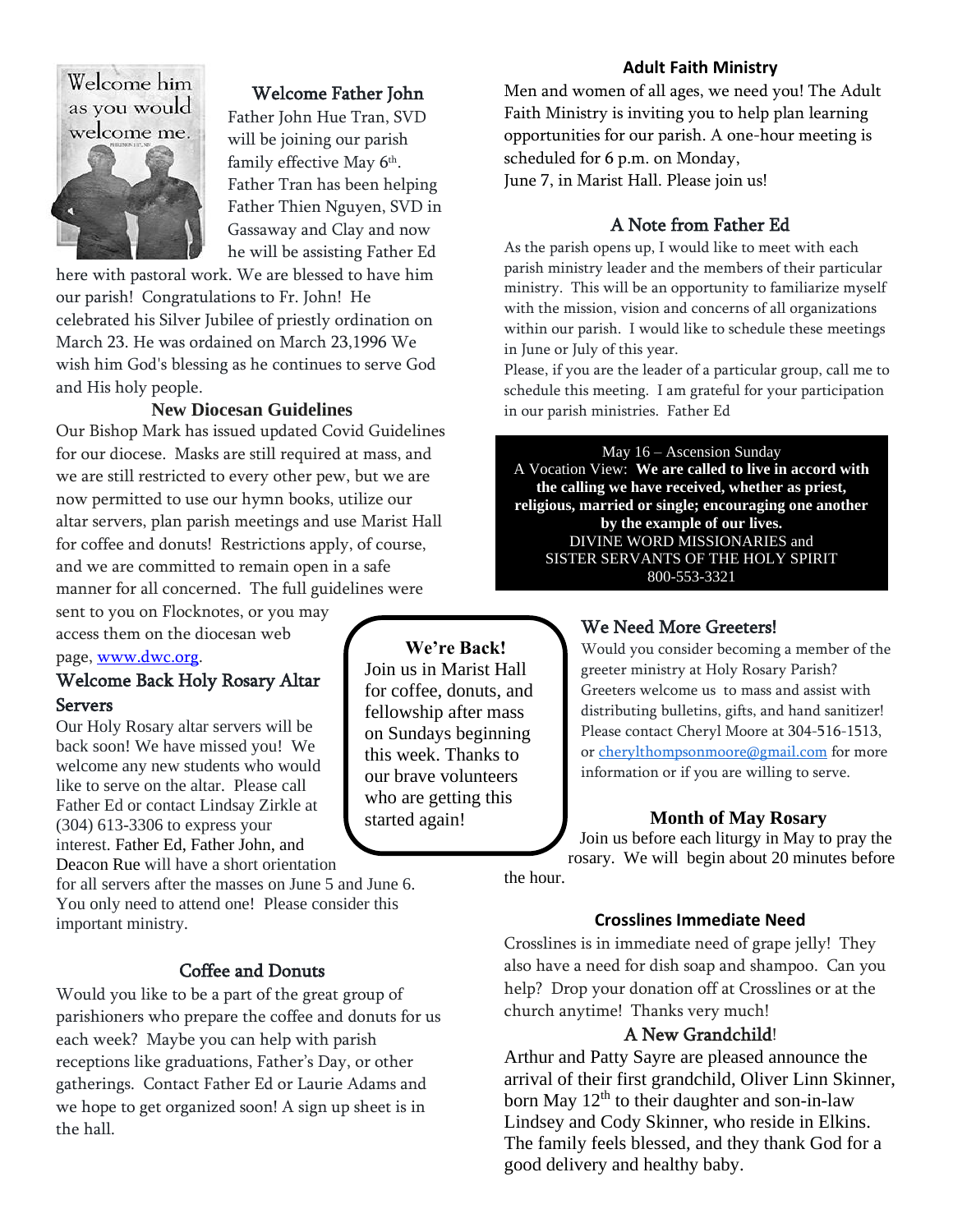## 2021 High School Graduates!

Are you a 2021 high school graduate? We would like to recognize you at Holy Rosary! Call the parish office, or email [dpoach@frontier.com](mailto:dpoach@frontier.com) for further information.

### **Catholic Sharing Appeal**



We've got quite a tall task: going out into the world and proclaiming the Gospel to every living creature. We're reminded today, on Ascension Sunday, that even though Christ ascended body and soul into Heaven, He still aids the work of

the Church today. And our mission is impossible without His grace! Christ wants us to rely upon Him. But this doesn't necessarily mean depending on miracles and signs. It also means trusting that he'll bless our more practical efforts to build the Church and proclaim the Gospel.

 Here at Holy Rosary, we've discerned that the Catholic Sharing Appeal is a vital way of helping us live out our mission. We depend on God's grace, not only to see this important endeavor through to completion, but to inspire each of us to do our part. Let's pray as a parish community that we all might be moved by the Lord to contribute to this mission, the same one He originally entrusted to the Apostles.

*We've been entrusted with quite a mission: proclaiming the Gospel to all the world. One practical tool that helps our parish do this is the Catholic Sharing Appeal. Please prayerfully consider how you can contribute. Our goal is \$11,330.*

### **Eucharistic Liturgies**

**Saturday, May 15** - 7 p.m. – Parishioners (Holy Rosary) **Sunday, May 16 -** 9 a.m. – +Charles Sandreth (Holy Rosary)

Noon – +William Stalnaker(Sacred Heart) **Monday, May 17–** No Mass

**Tuesday, May 18 –** 7:30 a.m. + Charity Manspeaker (Holy Rosary)

**Wednesday, May 19 -** 6 p.m. Holy Hour (We pray for our Holy Rosary Graduates and all graduates) -7 p.m. + Catherine Sabo (Holy Rosary)

**Thursday, May 20–** 7:30 a.m.- Joe Morton(Holy Rosary) **Friday, May 21 –** 7:30 a.m. +Guy Derico (Holy Rosary) **Saturday,** –7 p.m. May 22 – The Pallottines **(**Holy Rosary) **Sunday, May 23 –** 9 a.m. – +Parishioners (Holy Rosary)

## Homebound and Nursing Home Visits

Father Ed and Father John have had both of their Covid vaccines and they are available to visit the sick and those in the hospital. Please, call either Father Ed or Father John to schedule an appointment, and they will follow all safety precautions and hospital regulations. We know that many of you are private about your health concerns. Please, you must let our priests know if your loved one is in need of a visit, is in the hospital, or if you would like to put their name in the bulletin.

#### **Please remember in your prayers**

Bertha Small, Kate Deasy, Rosemary Austin, Phil Halligan, Randy Trent, Macyah Riley, Karen Trent, Jack Call, Matthew Linger, Seth Poling, Cathy Lipscomb, Hugh Hensil, Freddy Caimotto, James Barton, Mike Cerullo, Darell Hyre, Diane Hyre, Vicki Dibble, Eric Harkness, Pat Daigneault, Duane Lohr, Jeff Ball, Jane Baxter, Shaelyn Posey, P.T. Garton, Jalen Welcome, Ron Byrd, Helena Bessinger, Dennis Cortes,

Kay Sienkiewicz, Danny Morgan, Gene Zara, Paula Ball, Janine Robinson, Elaine Katai, Terry McKisic and Tori Odom, Mary McCoy, Andrew Schmidt, Gay Little, Denise Karlen.



**Please pray for men and women in the military.** Please pray for our homebound: Mary Stump, Denna Bayless, Anna Stalnaker, Ron Frye, Rocena Asbury, John Sneberger, Lorraine McLean, James McCartney, Nancy Beverlin, Shirley Linger, Shirley Helmick, William McLean, Anna Powell, Barbara Elmore, Gerry Stankus, Helena Bessinger, Virginia Cerullo, Alan and Jimmie Jo Simmons.

### SoulCore Schedule

SoulCore will meet on the following Thursdays at 6:30 p.m., in Marist Hall: Every Thursday in May: May 20, May 27. Please wear a mask.

#### **Celebrate With Your Parish Family!**

Do you have a birthday or special celebration in your family for May? Celebrate with your parish family! Just drop a note in the collection basket or give it to Fr. Ed. Happy Birthday to the following people who celebrate their birthdays this month:

- May 7 Emmett Paul Ball<br>May 8 Elaine Abel Elaine Abel
- May 17 Daniel Hyre
- May 17 Rose DeProspero
- May 18 Betty Coughlin
- May 20 Rosanne Siggia-Walker
- May 21 Morgan Knicley
- May 24 Lena Rose Walker
- May 25 Linda Coyner
- May 27 Shanna Ericsson
- May 30 Will Lothes
- May 30 Kassandra Dahman